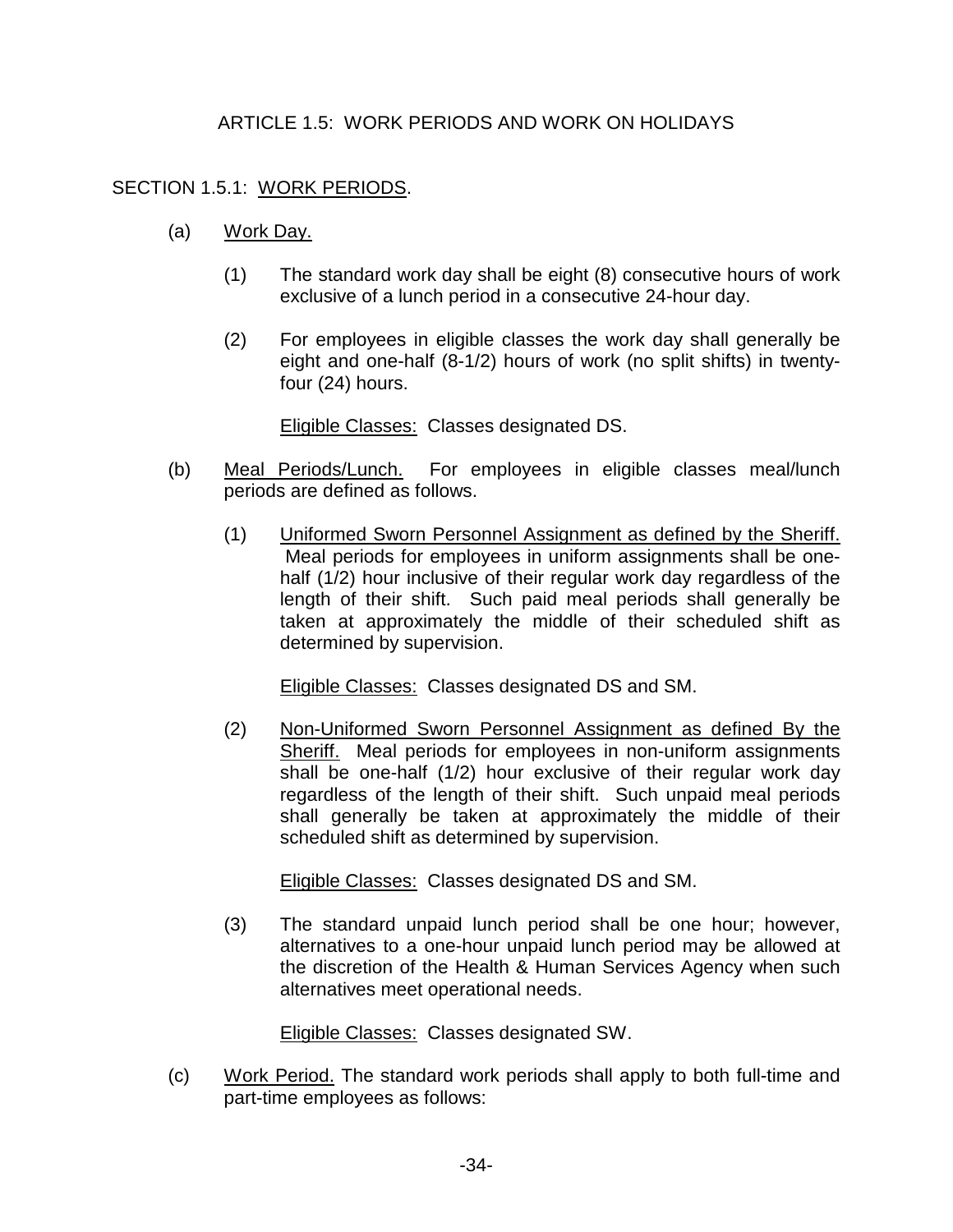- (1) Designator "N" Classes. For classifications with an overtime designator "N" (FLSA-covered), the standard work period is seven (7) consecutive days within which is included two (2) consecutive days of rest in a seven (7) consecutive day period. This work period shall be forty (40) hours, except as provided herein.
- (2) Designator "E" Classes. For classifications with an overtime designator "E" FLSA-exempt (straight cash or comp), the standard work period is fourteen (14) consecutive days within which is included four (4) days of rest (two (2) instances of two (2) consecutive days of rest, each) in a fourteen (14) consecutive day period. This work period shall be eighty (80) hours.
- (3) For employees in eligible classes the work period consists of two (2) five-day work weeks for a total of ten (10) work days which total eighty (80) hours and includes four (4) days of rest, consisting of two (2) two-day rest periods during the payroll period.

Eligible Classes: Classes designated AM, AS, CC, CS, DA, DI, DM, PD and PM.

(4) For employees in eligible classes the standard work period is fourteen (14) consecutive days, or eighty-five (85) hours, starting on a Friday and ending on Thursday, fourteen (14) days, or eightyfive (85) hours later. Biweekly compensation is based on a fulltime schedule of eighty-five (85) working hours in each standard work period. Paid time is standard duty time worked plus any paid leave.

Eligible Classes: Classes designated DS and SM.

(5) PO and SO Classes. For employees in classifications designated PO and SO the normal work period shall consist of fourteen (14) consecutive days within which is included four (4) days of rest in a fourteen (14) consecutive period.

(Amended 08/01/08, Ord. No. 9946)

(a) 84 Hour Work Period. The appointing authority may assign employees in specified classes to a normal work schedule which may include seven (7) work days and seven (7) offduty days, six (6) workdays and eight (8) off-duty days or the ten (10) workdays and four (4) off-duty days at Juvenile Institutions or when assigned to radio duty for classes designated SO per work period, in which event the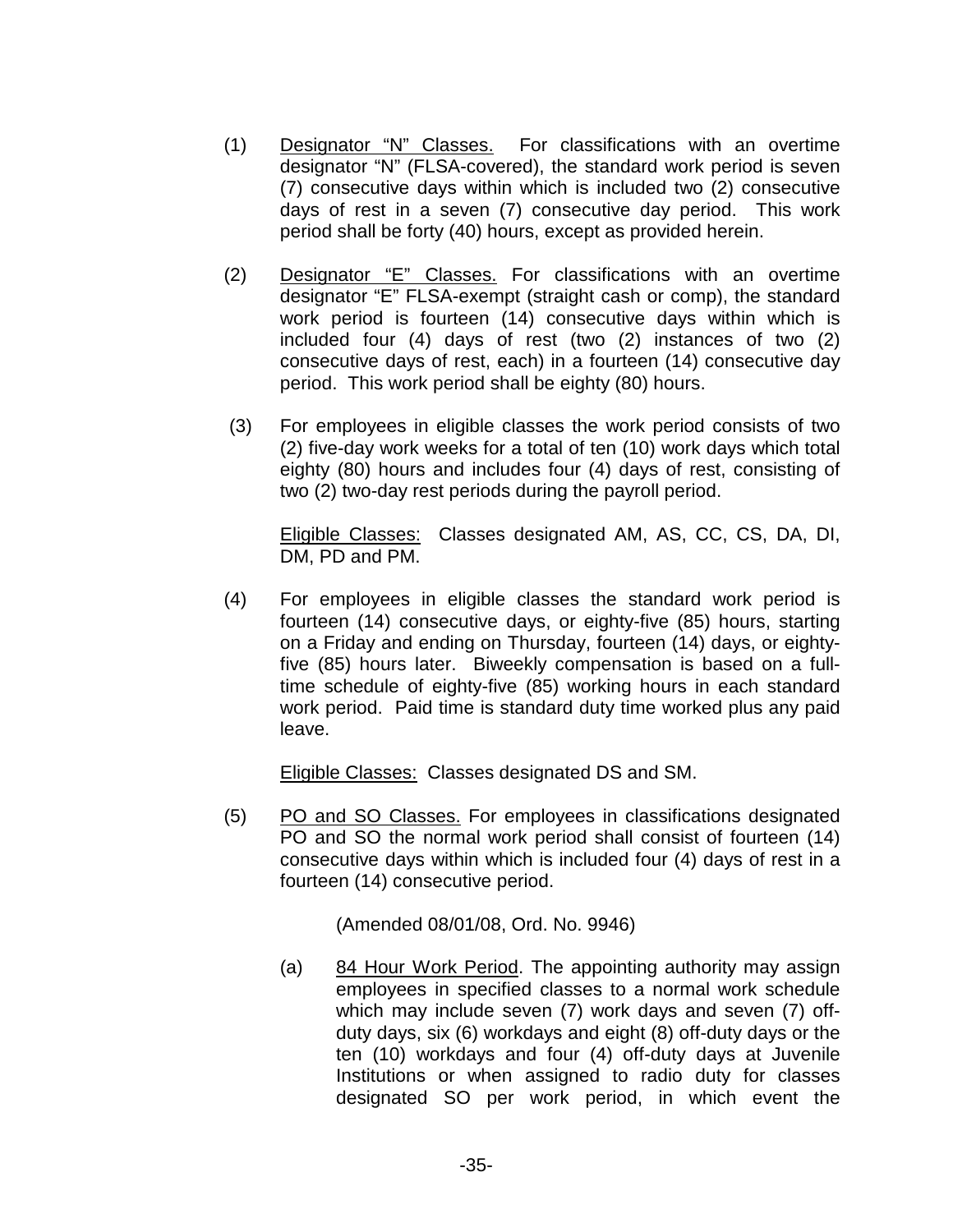employee's compensation shall be based on a full-time schedule of eighty-four (84) working hours per work period; and

- (i) During each of the workdays the employee shall be required to work at least ten (10) hours at Juvenile Institutions or on radio duty.
- (ii) Such employee may be authorized by the appointing authority to be absent from the place of duty during the employee's non-work period, provided the employee shall complete the hours of work in (a)(i) above required at the place of duty.

(Amended 09/28/18, Ord. No. 10562)

- (b) Sick leave and vacation leave balances shall not be recalculated upon changing from an eighty-four (84) hour schedule to an eighty (80) hour schedule and vice versa.
- (d) Non-Standard Work Period/Irregular and Fluctuating Work Schedules. For employees in eligible classes, non-standard work periods, irregular and fluctuating schedules are defined below:
	- (1) The appointing authority shall have the discretion to authorize employees to work a non-standard work period. The decision by the appointing authority to approve a non-standard work period shall be on a case-by-case basis, and such non-standard work period shall further the interests of the County to provide available, timely, and quality services.

Eligible Classes: Classes designated CC and CS.

(2) The Appointing Authority may, in its sole discretion, implement and/or grant alternative work schedules. Employees, with the Appointing Authorities approval, may choose to work an alternate work schedule which would result in an eighty-five (85) hour work period as outlined in the DA Alternate Work Schedule Policy. The decision to continue such alternative work schedule shall be based on operational necessity and may be cancelled by the Appointing Authority at any time. This provision shall not be subject to the grievance procedure. In the event the Department decides to abolish, establish, or change alternate work schedule programs, the Department shall inform the affected employees at least ten (10) calendar days prior to taking such action.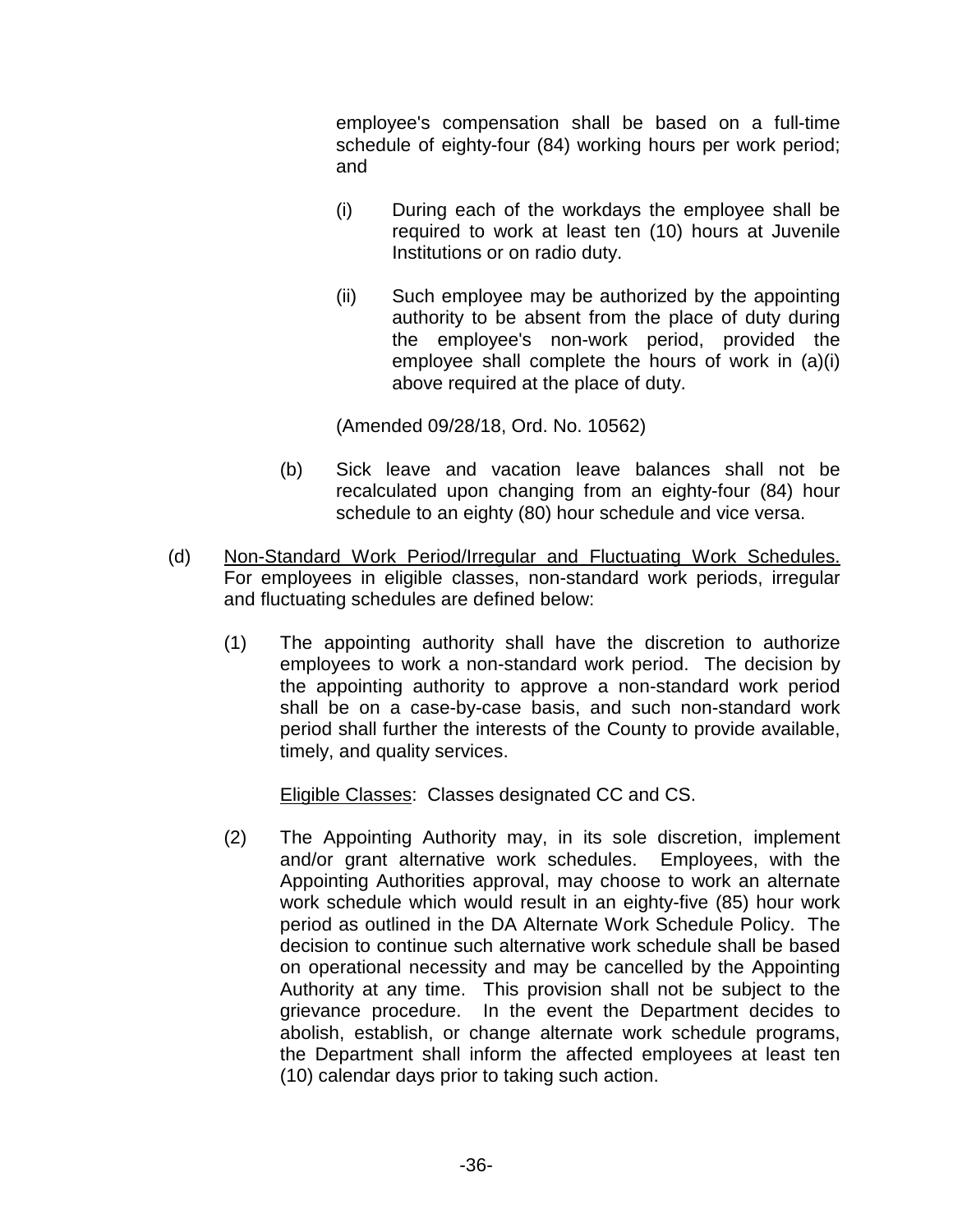## Eligible Classes: Classes designated DI and DM

(Amended 09/28/18, Ord. No. 10560)

- (3) For employees in exempt classes, overtime designator "E", when a mutually-agreeable irregular work schedule is adopted as the employee's routine work schedule, and such schedule results in the employee working more, or less, than forty (40) hours in a week, but which schedule totals eighty (80) hours in a biweekly pay period, the hours worked in the weeks which exceed forty (40) hours shall not be considered overtime.
- (4) Fluctuating Schedules. This provision shall apply to Class 5790, Sheriff's Sergeant, and Class 5780, Sheriff's Lieutenant, only. A schedule other than the normal eight and one-half (8-1/2) hours a day in a fourteen (14) day work period may be established provided that the schedule does not exceed eighty-five (85) hours in the fourteen (14) day work period with approval of the schedule by the Chief Administrative Officer. In those cases where the employee and the department agree to a routinely scheduled, flexible work schedule which results in more than forty-two and one-half (42-1/2) hours being worked in one week and less than forty-two and onehalf (42-1/2) hours being worked in the subsequent work period, the hours in the week forty-two and one half (42-1/2) shall not be eligible for compensatory time off compensation unless the total number of hours worked in the work period exceed eighty-five (85). The provisions of subsection (c)(4) (Work Period) above shall not apply to changes made to mutually agreed to irregular schedules and shift assignments where the change has also been agreed to.

(Amended 06/28/13, Ord. No. 10263)

- (e) Payroll Period. The payroll period begins on the Friday which is the first day of the pay period and ends on a Thursday which is the last day of the pay period, and consists of ten (10) standard work days and four (4) days of rest during the fourteen (14) consecutive day payroll period.
- (f) Twenty-Four (24) Hour Operations. Employees who report to work on shifts which begin in one calendar day and end in the next shall be compensated for the entire shift for the date the shift begins.
- (g) Rest Periods.
	- (1) Wherever rest periods are allowed within working hours it is the policy to restrict them to not more than fifteen (15) minutes in midmorning and fifteen (15) minutes in mid-afternoon, or at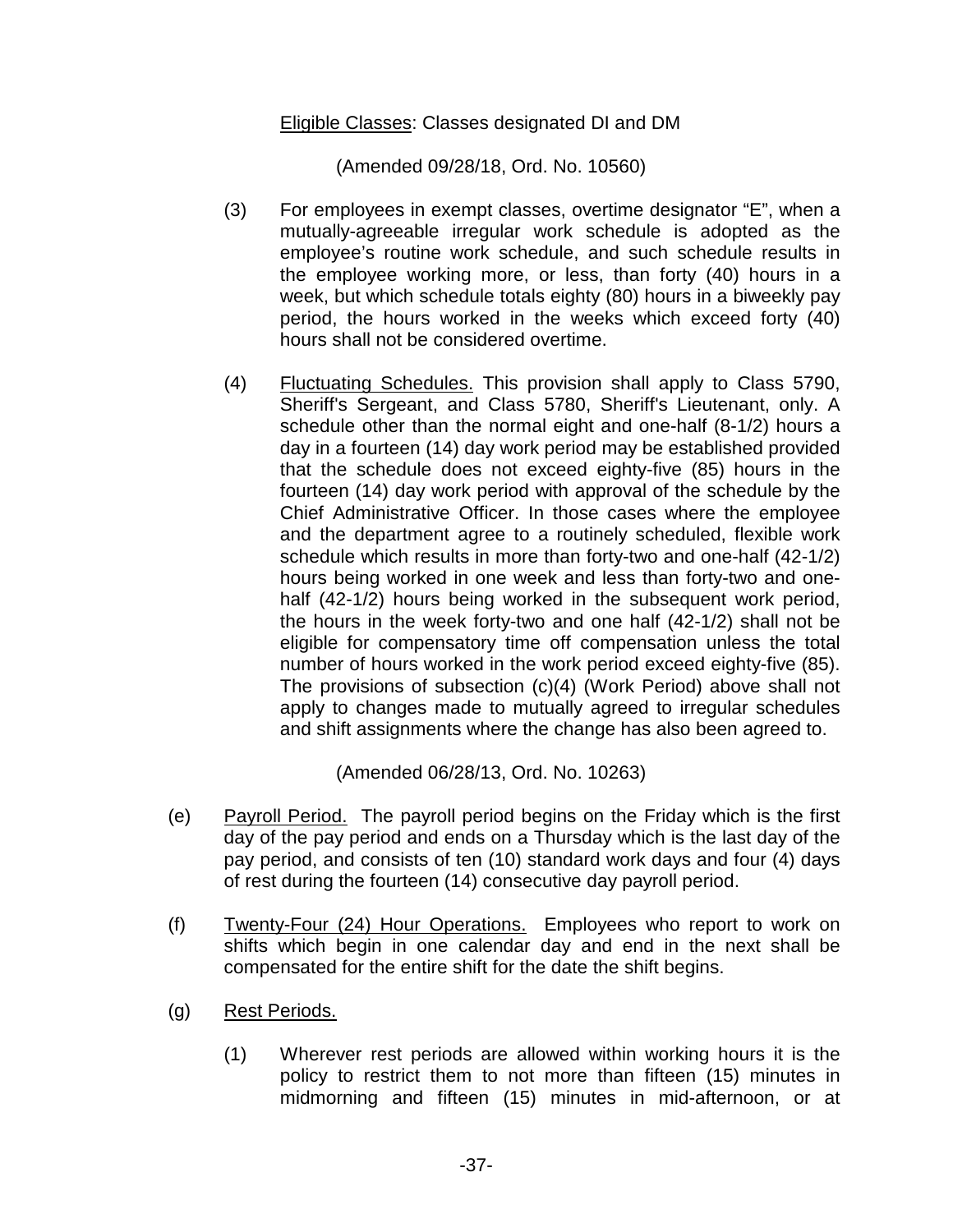corresponding times during the night shift.

(2) Employees are normally allowed rest periods within working hours restricted to fifteen (15) minutes during each four (4) hours worked. Rest periods shall be taken in accordance with the needs of the Department.

Eligible Classes: Classes designated PO and SO.

(Amended 06/20/08, Ord. No. 9943)

(3) Employees work schedules shall provide for a rest period not to exceed fifteen minutes during each half-work day. The rest period is to be taken at approximately the midpoint of each half-work day, if work and coverage do not reasonably so permit then the period is to be taken as time is available, but not so as to shorten the work day or lengthen the lunch break. Rest areas shall be open to employees for use as such during regular work hours except when conferences have been scheduled for their use.

Eligible Classes: Classes designated HS, RN, or SW.

(Amended 10/13/17, Ord. No. 10499)

(h) Emergency Assignments. Nothing contained in this section shall be construed to affect in any manner whatsoever existing irregular work day or work week assignments required for necessary operations, nor shall it be construed to limit the authority of the department to make temporary assignments to different or additional locations, shifts or work duties for the purpose of meeting emergency situations over which the department has no control. However, such emergency assignments shall not extend beyond the period of such emergency.

> (Repealed 01/18/08, Ord. No. 9912) (Added 01/18/08, Ord. No. 9912)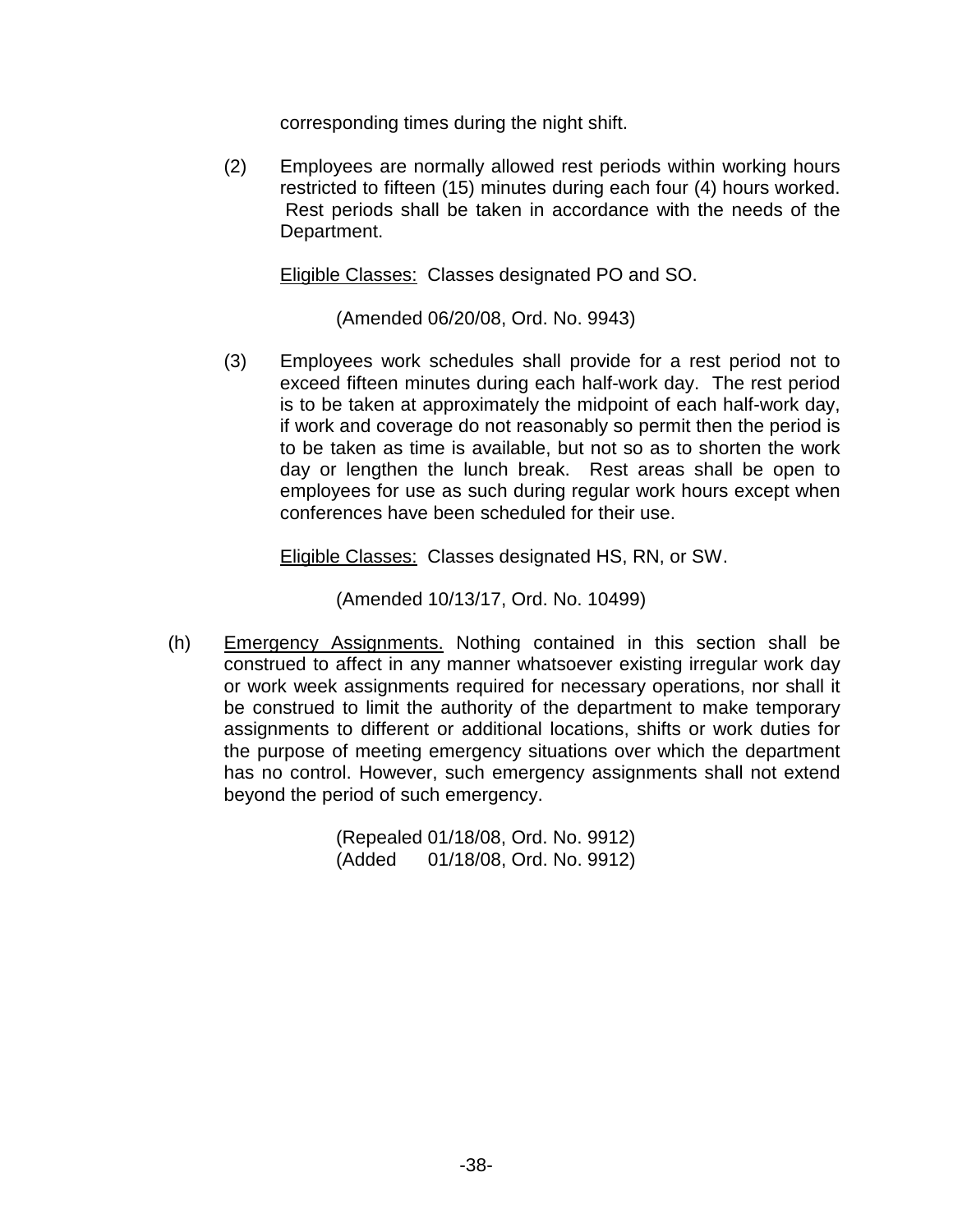This page is left blank to accommodate future changes.